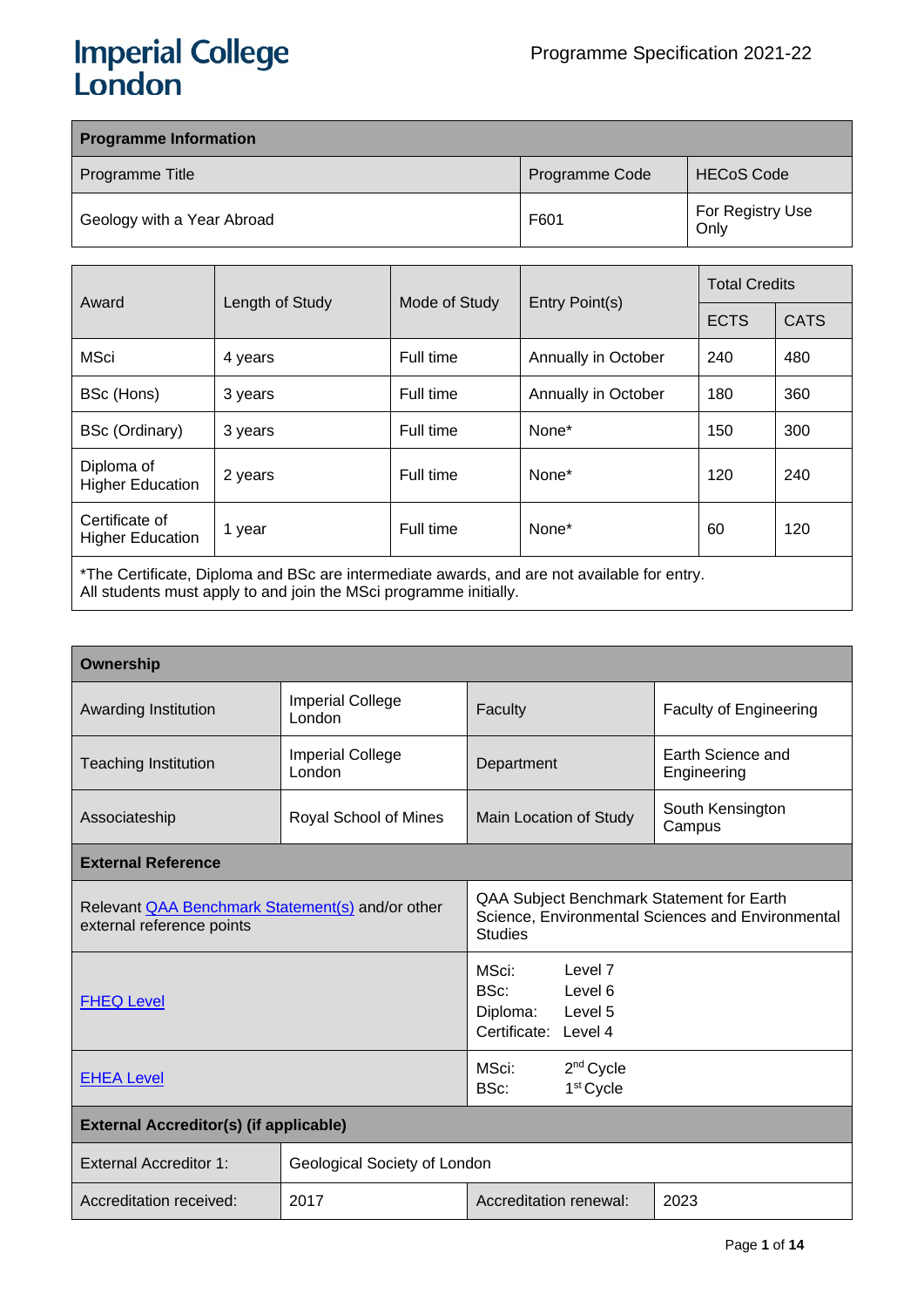| <b>Collaborative Provision</b>           |                    |                                                   |                       |  |  |  |
|------------------------------------------|--------------------|---------------------------------------------------|-----------------------|--|--|--|
| Collaborative partner                    | Collaboration type | Agreement effective<br>date                       | Agreement expiry date |  |  |  |
| N/A                                      | N/A                | N/A                                               | N/A                   |  |  |  |
| <b>Specification Details</b>             |                    |                                                   |                       |  |  |  |
| Programme Lead                           |                    | Dr Mark Sutton, Director of Undergraduate Studies |                       |  |  |  |
| Student cohorts covered by specification |                    | 2021-22 entry                                     |                       |  |  |  |
| Date of introduction of programme        |                    | October 2019                                      |                       |  |  |  |
| Date of programme specification/revision |                    | October 2021                                      |                       |  |  |  |

## **Programme Overview**

As a geologist, you will study the Earth, learning about the rocks, minerals, fossils and fluids of which it is composed, the physical and chemical processes that drive the evolution and structure of its interior, the oceans, atmosphere and biosphere that sculpt and alter its surface, and the other planets, moons and asteroids to which it is closely related. Geologists seek to understand the Earth and other planets through observation and experiment, and to build their understanding upon fundamental scientific principles using interdisciplinary skills in physics, chemistry, biology, mathematics, computing and engineering.

Geology deals with profound processes, some of which happen over many millions of years and over thousands of kilometres, and others of which can happen in a small area over a short time but that can nonetheless transform an entire region or even the entire planet, with permanent consequences. As a geologists, you will come to understand earthquakes and volcanoes, how the dinosaurs lived, why they died and what happened next, how the continents move around and how great mountain chains are formed, modified and destroyed, where to find fossil fuels and useful minerals, what is likely to happen to the climate and the biosphere if we are careless in their exploitation, and how and why Earth, Venus and Mars are at once so similar and so different.

An essential part of geology is the study of rocks and structures, in outcrop, in the field. Here, the geologist's aim is to unravel the three-dimensional evolution of a portion of the Earth through time using observations made at the present surface of the Earth. This always requires skill, experience, insight and a good theoretical model, but above all it builds and requires the ability to reach well-founded conclusions using incomplete and inadequate data. Most of our geology students find the fieldwork that underpins the study of geology at Imperial to be the most-rewarding part of their entire degree. You will also find that the generic transferable skills that geological fieldwork imparts are in high demand across a wide range of career, including those that require accurate decision-making using incomplete information.

The first two years of the programme will prepare you for a major independent field project in which you will spend several weeks in the field, mapping and developing your understanding of your chosen geological area – typically this will be in the Pyrenees, in the Alps, on a Greek island, or in the Scottish Highlands, but it could be anywhere in the world that has suitable geology and access. In preparation for this project, you will learn the skills required in formal lectures, in detailed supervised practical classes, in days spent analysing rocks, minerals and fossils in the classroom, and in analysing landforms, structures and outcrop in the field at multiple locations across western Europe. You will also learn the necessary supporting mathematics, physics and geophysics, chemistry and geochemistry, biology and palaeontology, computer programming and computer applications, and larger-scale Earth and planetary science.

In the third year, you will complete your independent geology project, and spend a year studying at another leading university outside the UK. The year abroad is not an easy option – it will throw up cultural, academic and organisational challenges – but it nonetheless provides a hugely rewarding opportunity for some of our best students to expand their knowledge, self-confidence and experience. We send only a handful of students overseas each year, and each posting is bespoke to the student involved. In recent years, students have spent time abroad at MIT in Boston, at Berkeley in San Francisco, at UCLA in Los Angeles, at ANU in Canberra, at UBC in Vancouver, and at University of Utrecht in the Netherlands. If you have proficiency in an appropriate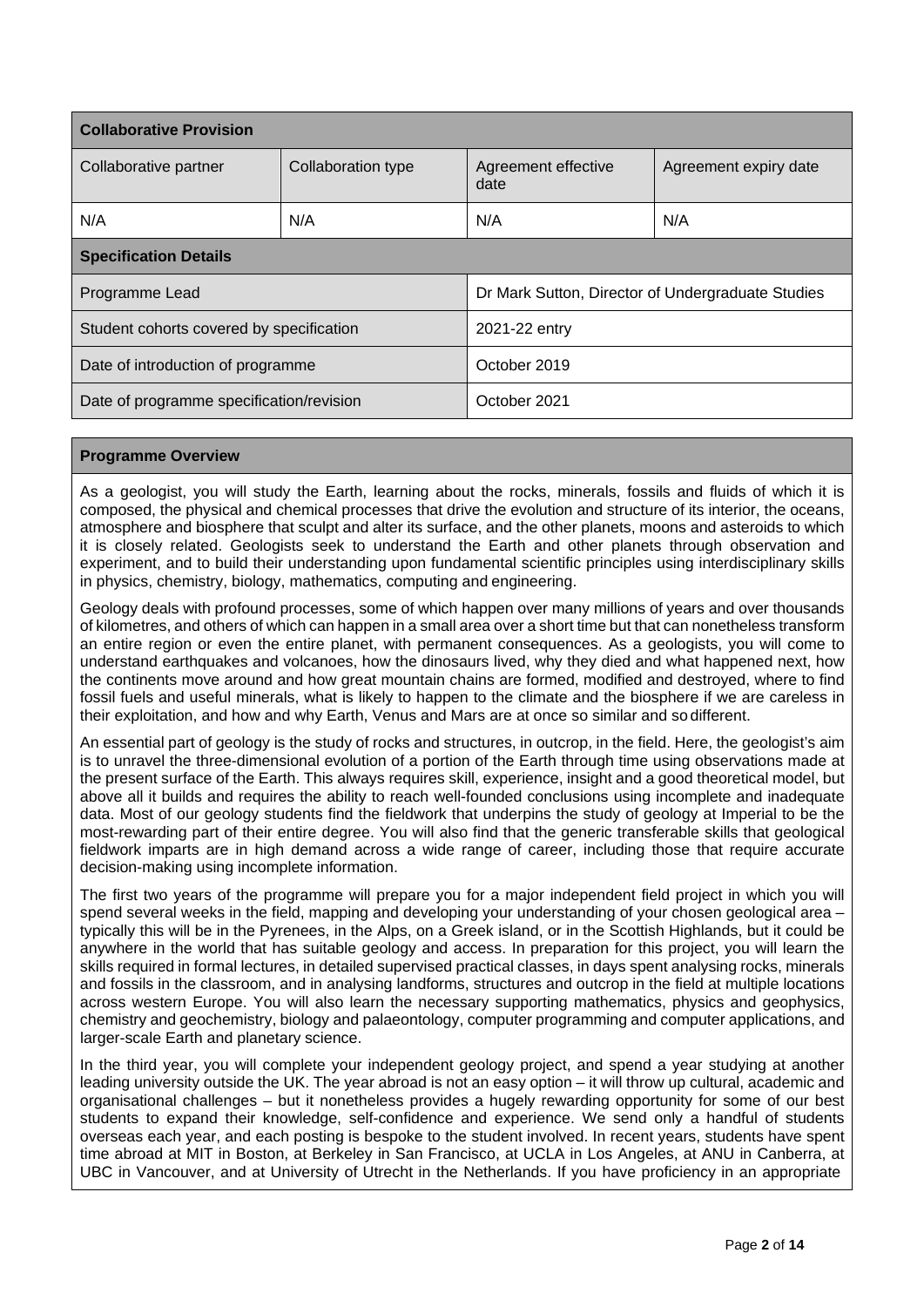language, then it is also possible to study in Germany, France and Spain. Competition for places abroad is strong, and normally only students achieving first-class marks in years 1 and 2 will be eligible for selection.

In the fourth year, you will undertake a major research project, dedicating an entire term to this intensive assignment. Projects are undertaken in close collaboration with world-leading research groups in geoscience, and tackle significant questions, datasets and problems in core geology, but that can also be in planetary or environmental geoscience, in geophysics or geochemistry, or in engineering, industrial and applied applications of geology. You will also continue to deepen and broaden your knowledge, selecting more advanced and diverse topics from among a wide range of elective modules. These electives vary from year to year, but always include a mixture of geological, geophysical, geochemical, geo-environmental and planetary modules. The fourth year of the MSci programme will take you to the edges of human knowledge in some areas of geology, and will involve you directly in trying to push back those boundaries.

The Department of Earth Science and Engineering runs a relatively small undergraduate programme with an intake of around 80 students per year. This small size, together with the travel, adventure and challenge of fieldwork, and the close supervision and interaction that is typically encountered during collaborative practical work in the classroom, means that Geology students forge a strong sense of community and professional identity at Imperial, and you are likely to build life-long bonds with your class mates and your teachers. We are a hybrid department, populated by both engineers and scientists; while our degrees are primarily science-based, we engage our engineers actively within the undergraduate programme to engender within our science graduates an understanding of engineering principle, ethos and practice. On graduation, you will join a well-connected and extended family of former graduates from the Royal School of Mines that extends into all corners of the world, and that is represented within almost every major international company and organisation that operates within earth science and engineering.

## **Transferring between programmes**

The wider Geoscience programme is constructed such that MSci and BSc Geologists who are appropriately qualified, can readily transfer to other geoscience BSc or MSci degree programmes including Geophysics, Earth and Planetary Science, and Earth Science. This last programme is designed specifically for students who are unable, or do not wish, to undertake the full fieldwork programme that is required for accreditation within the Geology degree. You must normally transfer to a Geophysics degree no later than January of your first year. You must normally transfer to an Earth and Planetary Science or Earth Science degree no later than January of your second year; note that the latter programmes do not include a year-abroad option.

## **Learning Outcomes**

Upon successful completion of four years of study (leading to the award of an MSci for students graduating after four years), a typical Geology graduate will be able to:

- Demonstrate mastery of the terminology of geology, geophysics and geochemistry.
- Demonstrate a comprehensive knowledge of the principal characteristics and histories of the interior, surface, climate and biosphere of the Earth, the methods used to ascertain these characteristics, and the physical, chemical and geological processes that explain them.
- Demonstrate confidence and accuracy in identifying important rocks, minerals and structures in hand specimens, in outcrop, and under the microscope, and apply geological principles to the solution of problems in the field.
- Use effectively the principal techniques and theories of mathematics, physics, chemistry, engineering and computer programming required across geoscience.
- Synthesise observations, evidence and theory across different areas of earth and planetary science, recognising and explaining similarities and differences between different regions, times, planets and processes.
- Demonstrate a high-level of professional skill in written, verbal and online technical communication, engaging and persuasive presentation, problem solving and project management.
- Evaluate geological, geophysical, geochemical and remote sensing data, and infer appropriately by extrapolating realistically from incomplete or inadequate data.
- Demonstrate the skills necessary to plan, conduct and evaluate an independent programme of geological fieldwork, report technical observations and conclusions effectively, and apply geological principles to the solution of problems in the field.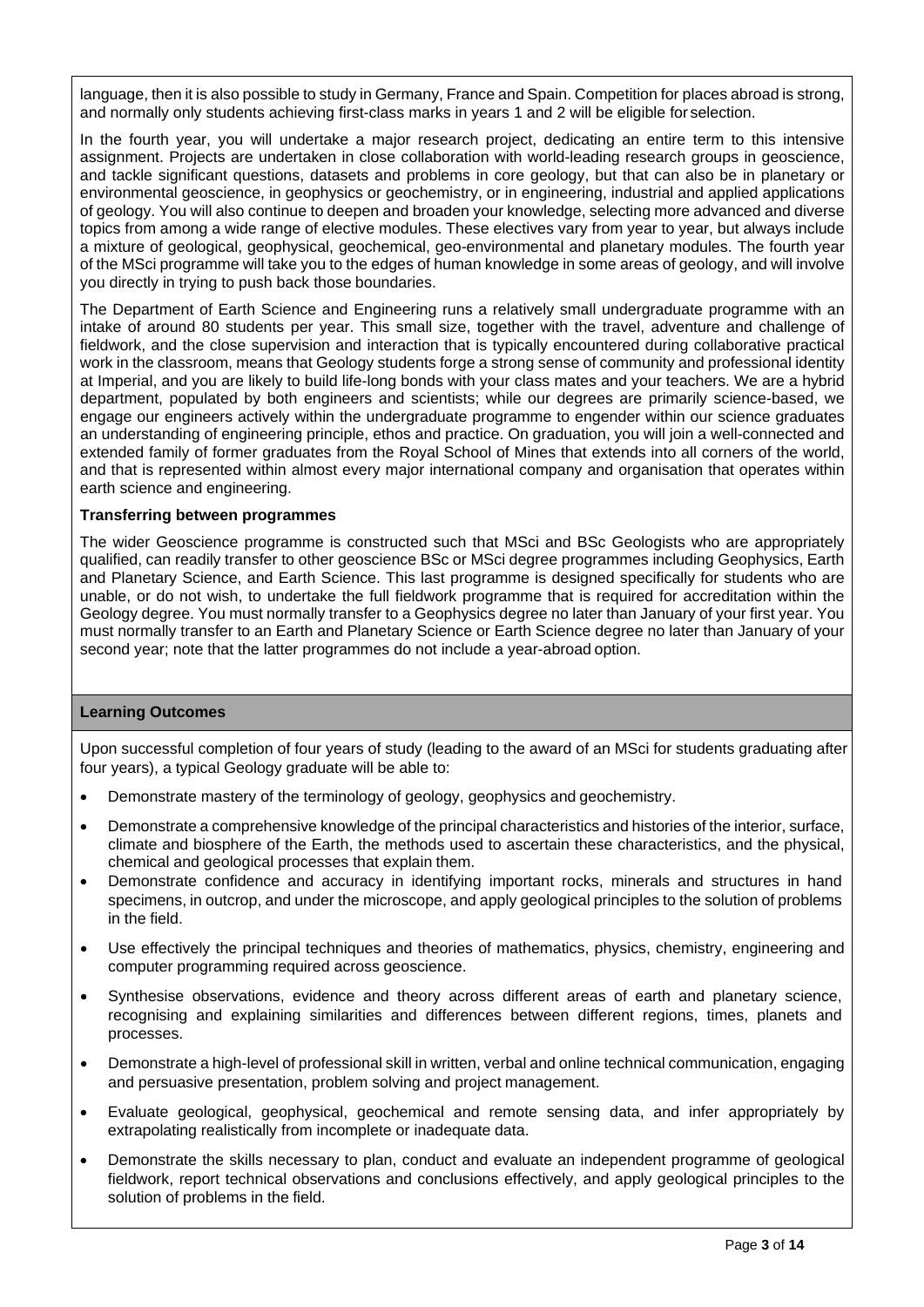- Work independently, evaluate progress, and report technical observations, methods and conclusions effectively.
- Demonstrate awareness of societal and industrial needs, practical engineering solutions to real-world problems, and environmental and human impact in relation to geoscience.
- Describe the principal characteristics of the terrestrial planets, major moons and minor bodies in the Solar System, and the processes that explain these characteristics.
- Describe and explain how major earth resources are generated, their global distribution and characteristics, and the methods that can be used for their discovery and exploitation.
- Discuss with confidence the theories, principles, and outstanding controversies for major processes, phenomena and observations within earth science.
- Demonstrate broad experience of international geological practice and the development of professional collaboration with peers overseas, overcoming and benefiting from differences in culture, terminology and practice between different international organisations.
- Demonstrate mastery of at least one advanced technique for acquiring, generating, analysing, evaluating or challenging observations or theory within earth and planetary science.
- Conceive, design, execute, critique, revise, document and present an original research project and an independent programme of geological fieldwork.
- Understand and synthesise original scientific literature extending into active research areas at the boundaries of the subject.
- Analyse major unsolved questions within earth science, understanding their history, context and importance, and display confidence in formulating, evaluating and advancing well-argued opinions on how these questions might be resolved.

Upon successful completion of three years of study (leading to the award of a BSc for students graduating after three years), a typical Geology graduate will be able to:

- 1. Demonstrate mastery of the terminology of geology, geophysics and geochemistry.
- 2. Demonstrate a comprehensive knowledge of the principal characteristics and histories of the interior, surface, climate and biosphere of the Earth, the methods used to ascertain these characteristics, and the physical, chemical and geological processes that explain them.
- 3. Demonstrate confidence and accuracy in identifying important rocks, minerals, fossils and structures in outcrop, in hand specimens, and under the microscope
- 4. Use effectively the principal techniques and theories of mathematics, physics, chemistry, engineering and computer programming required across geoscience.
- 5. Synthesise observations, evidence and theory across different areas of earth and planetary science, recognising and explaining similarities and differences between different regions, times, planets and processes.
- 6. Demonstrate a high-level of professional skill in written, verbal and online technical communication, engaging and persuasive presentation, problem solving and project management.
- 7. Evaluate geological, geophysical, geochemical and remote sensing data, and infer appropriately by extrapolating realistically from incomplete or inadequate data.
- 8. Demonstrate the skills necessary to plan, conduct and evaluate an independent programme of geological fieldwork, report technical observations and conclusions effectively, and apply geological principles to the solution of problems in the field.
- 9. Work independently, evaluate progress, and report technical observations, methods and conclusions effectively.
- 10. Demonstrate awareness of societal and industrial needs, practical engineering solutions to real-world problems, and environmental and human impact in relation to geoscience.
- 11. Describe the principal characteristics of the terrestrial planets, major moons and minor bodies in the Solar System, and the processes that explain these characteristics.
- 12. Describe and explain how major earth resources are generated, their global distribution and characteristics, and the methods that can be used for their discovery and exploitation.
- 13. Discuss with confidence the theories, principles, and outstanding controversies for major processes, phenomena and observations within earth science.
- 14. Demonstrate broad experience of international geological practice and the development of professional collaboration with peers overseas, overcoming and benefiting from differences in culture, terminology and practice between different international organisations.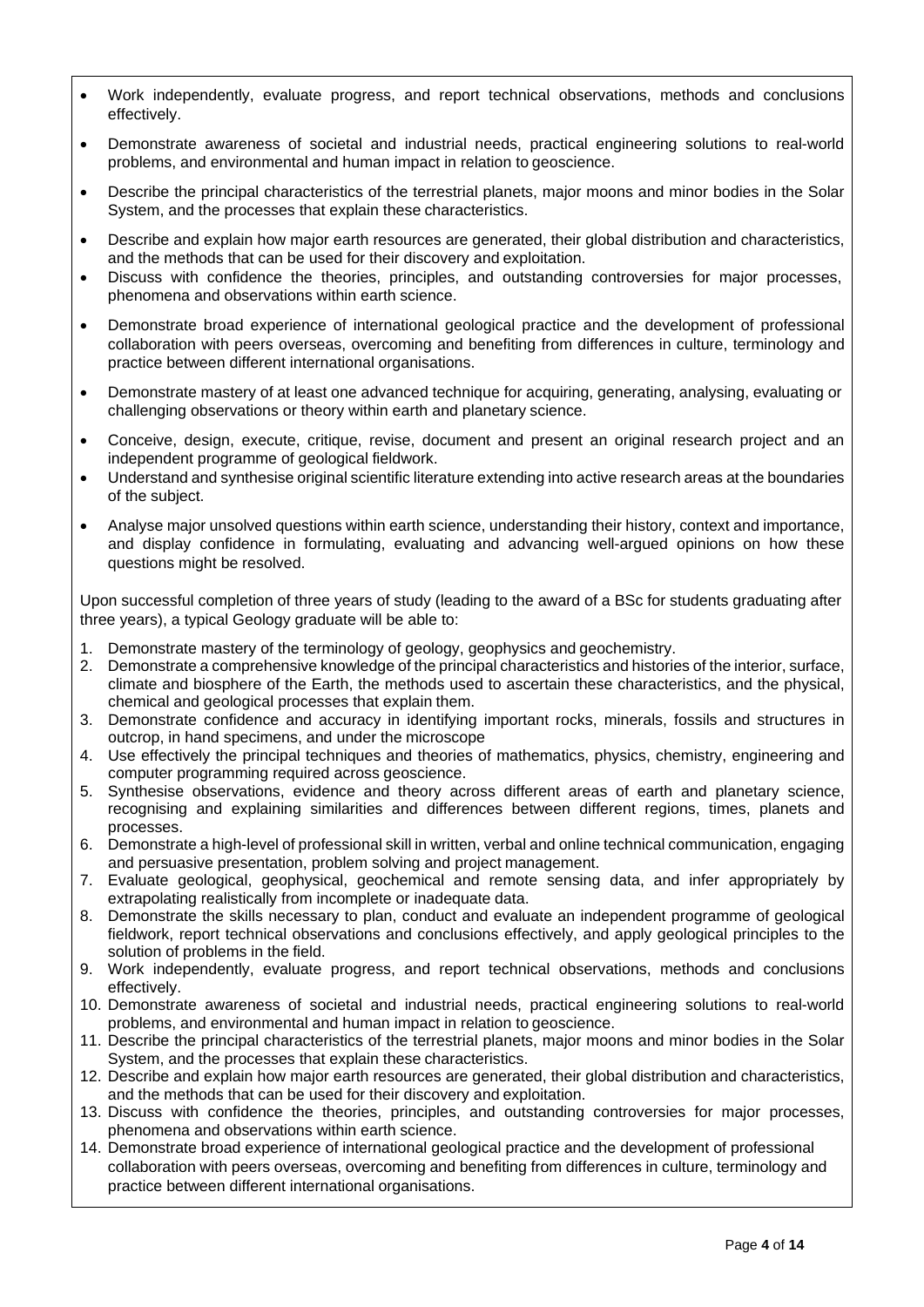Upon successful completion of two years of study (leading to the award of a Diploma for students exiting after two years), a typical student will be able to:

- 1. Demonstrate accuracy in their use of the terminology of geology.
- 2. Demonstrate a good knowledge of the principal characteristics of the interior, surface and biosphere of the Earth, their histories, and the physical and geological processes that explain these characteristics.
- 3. Demonstrate accuracy in identifying important rocks, minerals, fossils and structures in outcrop, in hand specimens, and under the microscope.
- 4. Apply the principal techniques and theories of mathematics, physics, chemistry, engineering and computer programming to geoscience.
- 5. Explain accurately the methods used to make observations about the surface and interior of the Earth, and be able to report the principal results produced by these methods.
- 6. Write accurately about technical subjects and about geoscience.
- 7. Evaluate geological, geophysical, geochemical and remote sensing data.
- 8. Apply geological principles to the solution of problems in the field.
- 9. Work independently, evaluate progress, and report technical observations, methods and conclusions effectively.
- 10. Demonstrate awareness of societal and industrial needs, practical engineering solutions to real-world problems, and environmental and human impact in relation to geoscience.

Upon successful completion of one year of study (leading to the award of a Certificate for students exiting after one year), a typical student will be able to:

- 1. Demonstrate familiarity with the terminology of geology.
- 2. Describe the principal characteristics of the interior and surface of the Earth, and the physical and geological processes that explain these characteristics.
- 3. Identify important rocks in outcrop and in hand specimens.
- 4. Apply mathematics, physics, chemistry and computer programming to problems in geoscience.
- 5. Outline some of the methods used to make observations about the surface and interior of the Earth, and be able to report the main results produced by these methods.
- 6. Write accurately about technical subjects and about geoscience.

The Imperial Graduate Attributes are a set of core competencies which we expect students to achieve through completion of any Imperial College degree programme. The Graduate Attributes are available at: [www.imperial.ac.uk/students/academic-support/graduate-attributes](http://www.imperial.ac.uk/students/academic-support/graduate-attributes)

#### **Entry Requirements**

|                              | <b>A-level</b>                                                                                                                                                                 |
|------------------------------|--------------------------------------------------------------------------------------------------------------------------------------------------------------------------------|
|                              | A minimum of AAA overall or equivalent.                                                                                                                                        |
|                              | To include at least two of the following subjects: Mathematics, Physics,<br>Chemistry, Geology, Biology, Geography.                                                            |
|                              | General Studies and Critical Thinking are not accepted.                                                                                                                        |
| Academic Requirement         | <b>International Baccalaureate</b>                                                                                                                                             |
|                              | A minimum of 38 points overall.                                                                                                                                                |
|                              | To include a minimum of 6 in two of the following at higher level:<br>Biology, Chemistry, Geography, Mathematics or Physics.                                                   |
|                              | For further information on entry requirements, please go to<br>https://www.imperial.ac.uk/study/ug/apply/requirements/ugacademic/                                              |
| Non-academic Requirements    | <b>None</b>                                                                                                                                                                    |
| English Language Requirement | <b>Standard requirement</b><br>Please check for other <b>Accepted English Qualifications</b>                                                                                   |
| Admissions Test/Interview    | All short-listed candidates are invited for interview. Interviews normally<br>take place within the Department at Imperial College on Wednesdays<br>between October and March. |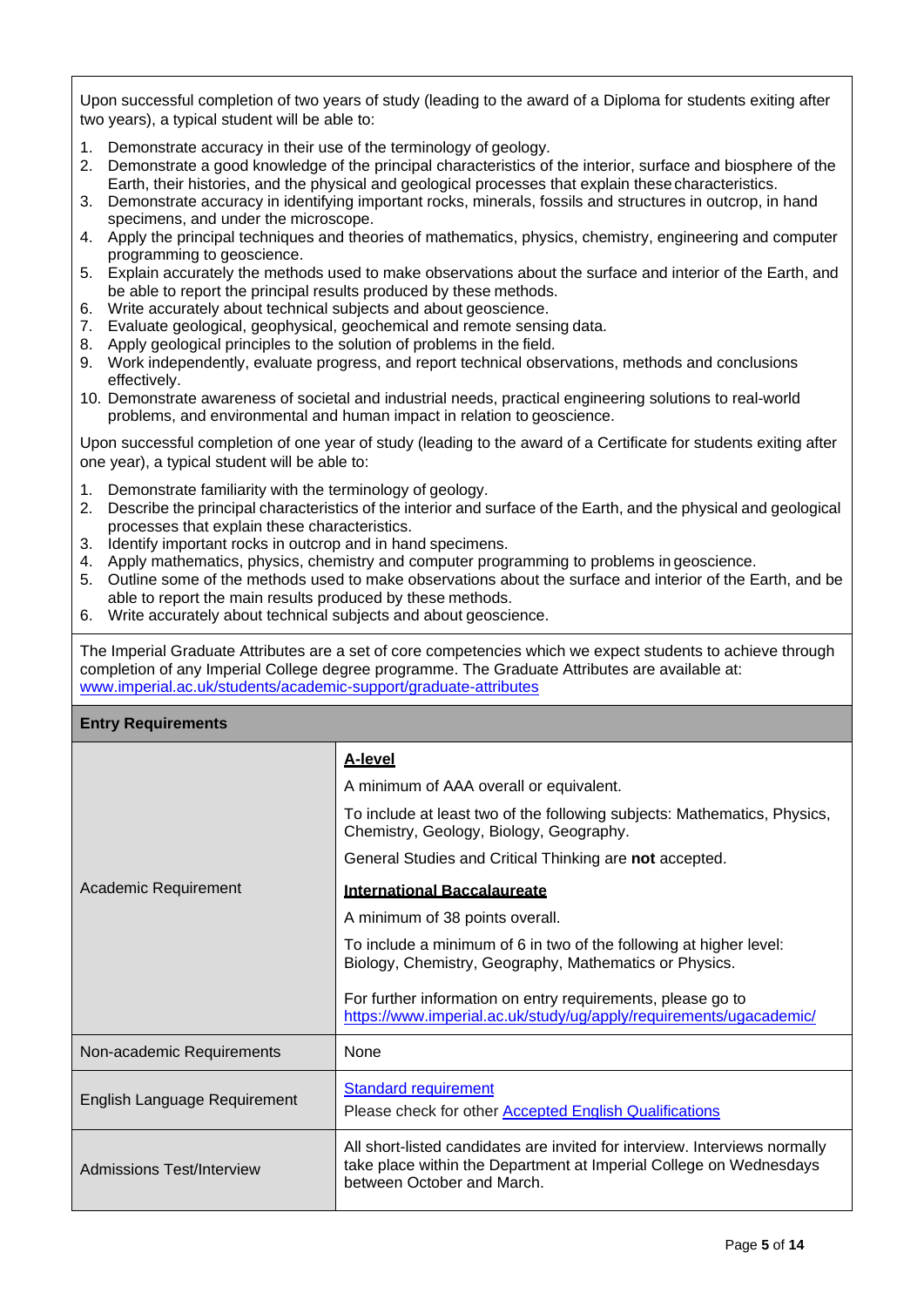|                                                                 | During the interview visit, students meet key members of staff, and have<br>a 30-minute one-to-one interview; existing undergraduates on the<br>programme show prospective students around the department. Both<br>staff and students are on hand during the day to answer questions<br>about the programme, the Department, the College, and life as a<br>student in London. |  |  |  |
|-----------------------------------------------------------------|-------------------------------------------------------------------------------------------------------------------------------------------------------------------------------------------------------------------------------------------------------------------------------------------------------------------------------------------------------------------------------|--|--|--|
|                                                                 | For those, typically overseas students, who are unable to attend an<br>interview in person, interviews and Q&A sessions are also be held<br>remotely via video conference or Skype.                                                                                                                                                                                           |  |  |  |
|                                                                 | There are no admissions tests.                                                                                                                                                                                                                                                                                                                                                |  |  |  |
| The programme's competency standards documents can be found at: |                                                                                                                                                                                                                                                                                                                                                                               |  |  |  |

<http://www.imperial.ac.uk/engineering/departments/earth-science/current-student-staff-info/ug/>

## **Learning & Teaching Approach**

Geology is an inherently interdisciplinary and practical science, which lends itself to a diverse range of classroom, laboratory and field-based teaching methods. As a geologist at Imperial, you will learn about both the latest data acquired for example by a rover on Mars, or by the most recent high-tech mass spectrometer uncovering the isotopic chemistry of life in an ancient ocean, first-hand from the scientists who are making these discoveries, and about established theories and observations that provide the foundations for our modern understanding. Reflecting this, our teaching approach is dynamic and flexible, matching the breadth, diversity and rapid evolution of our subject matter.

In the first two years, the major taught elements of the programme are provided by:

- formal lectures to develop necessary theory and background, and expand your intellectualunderstanding,
- supervised problem and laboratory classes to advance your practical skills and hands-onexperience,
- and field modules, run typically in the mountain belts and islands of southern Europe and in the highlands of Scotland, that integrate this theory and practice, building upon your direct observations in the field to advance your confidence and reinforce the knowledge gained during earlier classroom-basedlearning.

Most modules involve both theory and practical elements in which the two teaching styles are blended together, so that both forms of learning typically occur within a single class-room session involving student participation integrated into formal lectures. The advantage of this approach is that learning is carefully scaffolded for the student, for example delivering new terminology, concepts and ideas at the beginning of a session, and then immediately reinforcing and integrating this information in a teacher-facilitated, studentfocused practical lab class, where knowledge is applied to real-world problems. During most practical classes, graduate teaching assistants are on-hand to support the lecturer and to provide you with continuous opportunities to check and extend your understanding, ask questions, and engage in an informed and productive dialogue.

You will often be encouraged to work in small groups during practical classes and to engage in discussion with your peers and teachers about the material covered. During taught fieldwork, novice geologists are immediately introduced to the professional standards and competencies expected by employers, and you will be working with established industry equipment, procedures and practices. The aim is to foster a sense of community amongst your peers, and to help you to develop your professional identity by working to professional standards from the outset. The learning gained from this combined lecture-practical-fieldwork approach are supported and strengthened by small-group tutorials, group seminars, and computerprogramming workshops. Ultimately, this blended approach to learning will help to make you into a professional geologist, confident in the necessary mathematics, physics and chemistry, able to write original computer programs, and with skills and knowledge applicable across the breadth of the Earth and planetarysciences.

In year three, you will study abroad. The details and the experience of this are bespoke to the individual student and individual partner university – but you will always experience diverse and wide-ranging programme delivered in a research-intensive environment by international leaders in their subjects.

For MSci students, the fourth and final year involves advanced taught modules and the major MSci research project. The results of many MSci projects are of publishable quality, and some are published in peer-reviewed academic journals. MSci projects vary hugely from student to student, and may involve almost any combination of fieldwork, laboratory experiment, computer simulation, theory and practical work. An MSci project will develop your high-level transferable skills in scientific research, synthesis, analysis, collaboration and project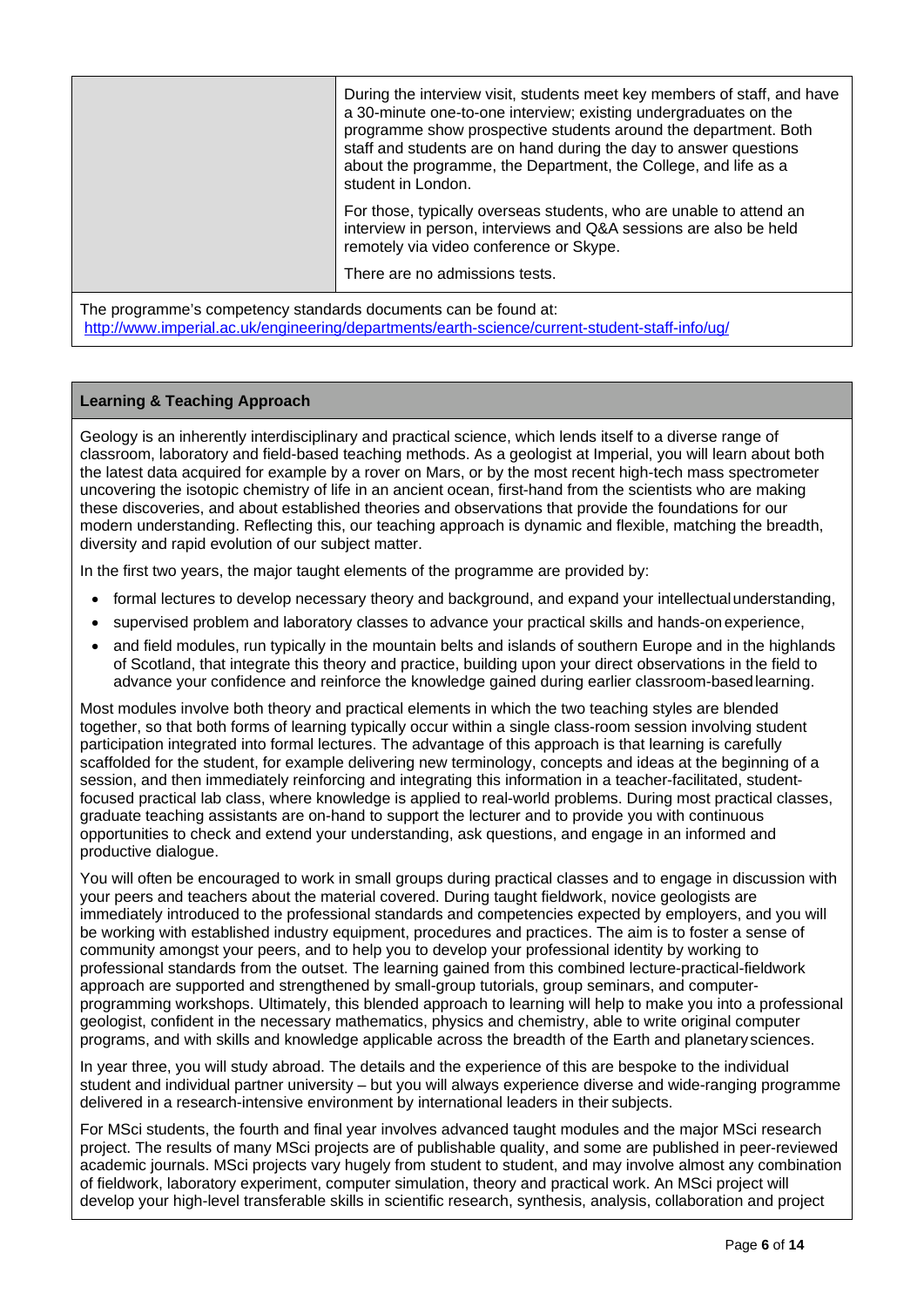management, help you to master some advanced techniques, technologies and ideas, and expose you to rigours of solving real difficult scientific and technical problems in a finite time. The MSci-year is completed by an advanced geological field trip that seeks to understand the structure, evolution and processes occurring within an actively forming and deforming mountain belt; recently this field trip has been run in the Italian Apennines.

Throughout the programme, a number of workshops, tutorials and other activities run that are designed to build a particular focus, and develop particular skills, in each year. These are:

- Year 1 Science Focus: builds core skills in geoscience, mathematics, physics and chemistry.
- Year 2 Engineering Focus: builds awareness of society, industry, and practical solutions toproblems.
- Year 3 N/A (you will be studying abroad)
- Year 4 Research Focus: develops skills in project design, advanced research methods, and frontier geoscience, and actively explores the scientific boundaries of human knowledge.

Throughout the programme, extensive use is made of technology to enhance and support you in the classroom, during private study, and on fieldwork. If, for example, you choose to take an elective module that covers processes on another planet, then you may find yourself involved in a virtual field trip to the surface of that planet, or if you study advanced seismic interpretation, then you will be using advanced 3D commercial software to explore the subsurface of the Earth for valuable resources. Lecturers also seek to integrate technology into their day-to-day teaching, using online voting, instructional videos and e-books to support and diversify your learning experience.

## **Workload**

Module size at Imperial is measured in **ECTS** (European Credit Transfer System) credits. One [ECTS](https://www.imperial.ac.uk/study/ug/apply/our-degrees/) represents about 25 hours of student effort for a typical conscientious student, including formal teaching, fieldwork, private study, examination preparation and assessment. A full academic year involves 60 ECTS, or about 1500 hours of study in total.

A typical module taught over one term will be worth 5 ECTS. It will involve about 30 hours of formal teaching in lectures, practicals, tutorials and workshops, about 64 hours of coursework, problem solving, private study and project work, and about 30 hours of revision for a one-hour examination. There is significant variation in this balance between different modules, but all modules of equivalent value involve similar levels of commitment and workload.

Lectures, practicals and other formal activities take place on weekdays only, with Wednesday afternoons normally remaining free. There is no teaching at weekends except for field modules that are run outside London; these typically run for ten to twelve days and so nearly always involve a weekend spent on fieldwork. We do not normally schedule teaching out of term time, though it can sometimes be necessary for field modules to run into vacations because of practical restrictions on accommodation, transport or even the state of the tide at coastal locations. Although it is possible to complete the independent geological project entirely within term time, many students chose to extend this highly rewarding field project into the summer vacation between years two and three.

## **Assessment Strategy**

## Assessment Methods

You will have already experienced various forms of academic assessment during your previous education. At Imperial, we use assessment in two ways: Formative assessment is used to develop your skills, knowledge and understanding, and to help you judge your own progress; formative assessment does not contribute to your final marks and class of degree awarded. Summative assessment involves formal assessment of your work, through examination, coursework and project work; summative assessment does contribute to your finalresult.

Formative assessment is provided throughout the programme in a variety of forms. Almost all practical classes, problem classes, workshops, and field trips involve formative assessment throughout, supported by direct verbal feedback from lectures and graduate teaching assistants in the classroom, the provision of worked examples and correct solutions for practicals and coursework, and written comments in field and laboratory notebooks. Fieldwork provides ample opportunity for formative feedback, as students and teachers engage in dialogue at the outcrop. Many lectures involve mini tests, and other forms of rapid assessment within the lecture or associated practical class, and tutorial work and small independent projects in the first two years provide morestructured formative assessment.

Summative assessment is provided through formal written examinations, practical examinations, assessed coursework, and independent project, laboratory and fieldwork reports. The independent project may also be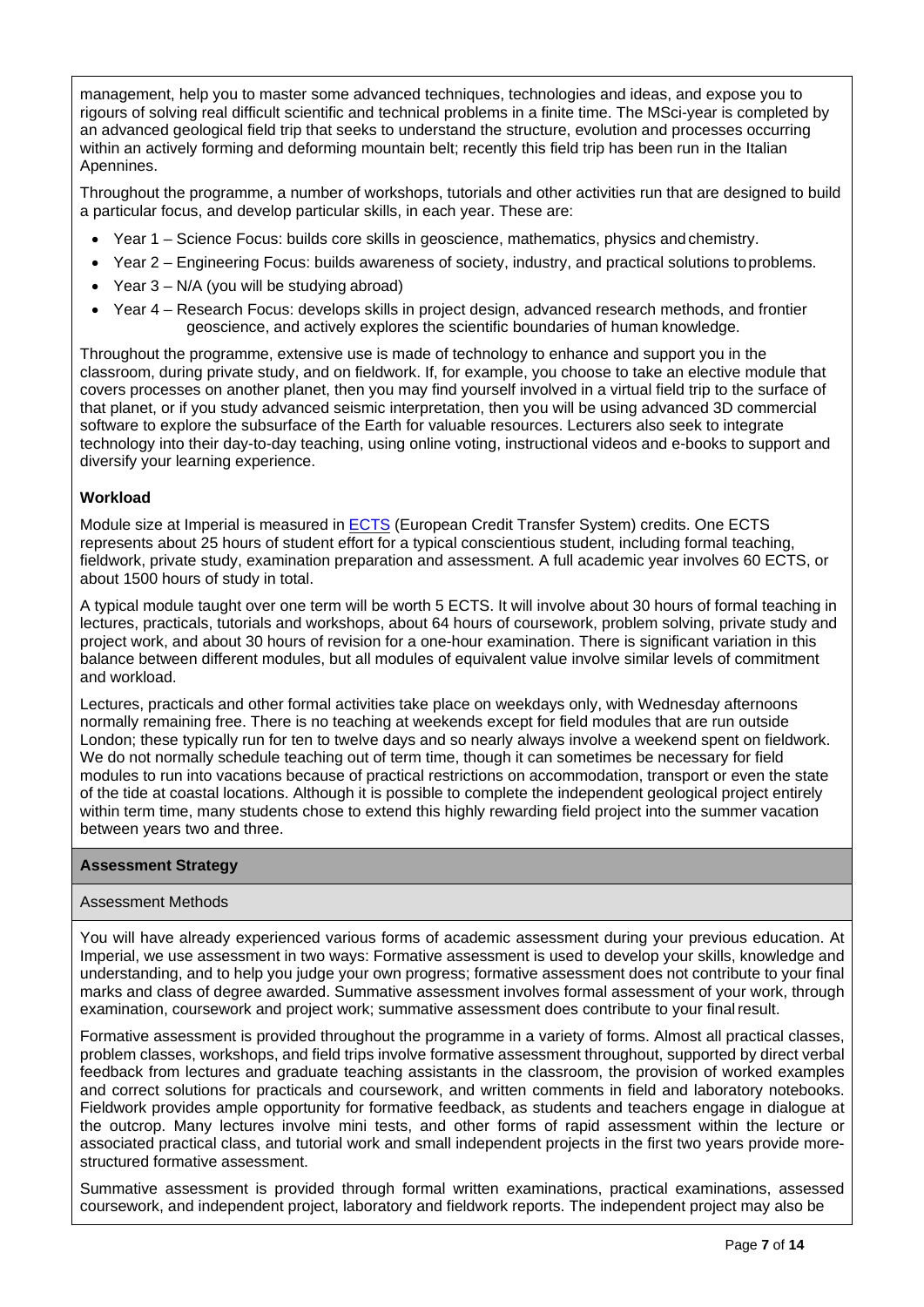assessed by oral examination, and some specialist elective modules may involve assessment of oral presentations, posters and team performance. All assessment is aligned with the intended learning outcomes for the taught modules, and is intended to act as a method of consolidating learning through revision and application, rather than simply as a measure of progress.

The exact balance of summative assessment through the programme depends upon which elective modules are taken, but is likely to be approximately:

|        | Coursework | Practical | Examination |
|--------|------------|-----------|-------------|
| Year 1 | 10%        | 20%       | 70%         |
| Year 2 | 10%        | 30%       | 60%         |
| Year 3 | Varies     | Varies    | Varies      |
| Year 4 | 5%         | 55%       | 40%         |

Coursework: unsupervised written assessment such as essays and problem sheets – typically you will conduct coursework independently outside normal timetabled classes.

Practical: assessment of your performance in timetabled practical, laboratory and field classes, and in major projects – typically assessment is through project reports, field and laboratory notebooks, verbal and poster presentations, oral examinations, and group exercises.

Examination: invigilated assessment, including practical examinations and supervised in-class tests as well as conventional written examinations – typically you will answer previously unseen questions in a fixed time period.

In Geophysics, several examinations will have a strong practical element. As the programme progresses, the importance of examination decreases, and more weight is placed upon performance in independent projects.

#### Academic Feedback Policy

Timely, well-structured, relevant feedback is an integral part of the learning process; it is prioritised by teachers and highly valued by students in Earth Science and Engineering. Feedback is provided frequently and in many different formats throughout the programme. Both written and verbal feedback is provided during practical and problem classes, in workshops, in tutorials, during field work, and in response to assessed and unassessed coursework. Much of this feedback is instant; it occurs as students are engaging with the task, and helps them to check their understanding, and evaluate their own progress, in real time. For example, during fieldwork, verbal feedback is provided constantly throughout the working day, allowing students to change and improve their learning approaches in an iterative fashion. Students are encouraged to reflect and act upon their feedback, particularly with regard to their written projects in years one, two and three, which build in complexity and difficulty. Written feedback on minor coursework is normally be provided within two weeks of submission.

Feedback will normally be individual on assessed summative coursework and project work, and will normally be generic on unassessed formative coursework, provided verbally or in writing, typically during the next teaching session or delivered online. Feedback on major projects will normally be provided within five weeks in term time; this is typically written feedback focussed on how the student could improve the work for the future

Generic feedback is provided on all examinations, once summative marks are released; where appropriate, individuals can request to be given supervised access to their exam scripts. The College's Policy on Academic Feedback and guidance on issuing provisional marks to students is available at:

[www.imperial.ac.uk/about/governance/academic-governance/academic-policy/exams-and-assessment/](http://www.imperial.ac.uk/about/governance/academic-governance/academic-policy/exams-and-assessment/)

#### Re-sit Policy

The College's Policy on Re-sits is available at: [www.imperial.ac.uk/student-records-and-data/for-current](http://www.imperial.ac.uk/student-records-and-data/for-current-students/undergraduate-and-taught-postgraduate/exams-assessments-and-regulations/)[students/undergraduate-and-taught-postgraduate/exams-assessments-and-regulations/](http://www.imperial.ac.uk/student-records-and-data/for-current-students/undergraduate-and-taught-postgraduate/exams-assessments-and-regulations/)

Mitigating Circumstances Policy

The College's Policy on Mitigating Circumstances is available at: [www.imperial.ac.uk/student-records-and](http://www.imperial.ac.uk/student-records-and-data/for-current-students/undergraduate-and-taught-postgraduate/exams-assessments-and-regulations/)[data/for-current-students/undergraduate-and-taught-postgraduate/exams-assessments-and-regulations/](http://www.imperial.ac.uk/student-records-and-data/for-current-students/undergraduate-and-taught-postgraduate/exams-assessments-and-regulations/)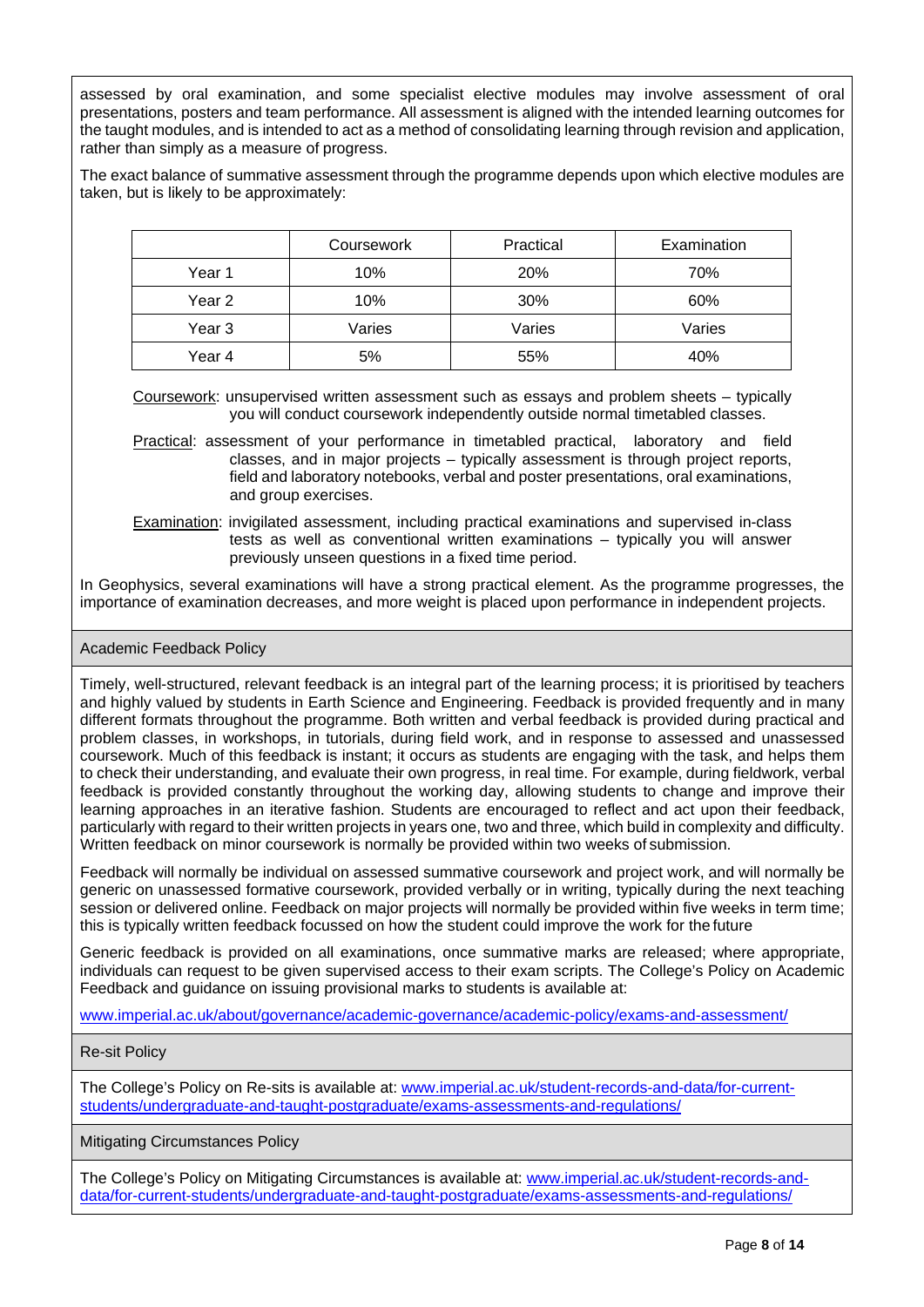#### Additional Programme Costs

This section should outline any additional costs relevant to this programme which are not included in students' tuition fees.

| Description                                                                                     | Mandatory/Optional | Approximate cost*                                                                                                                                                                                                                                                                                                                                                                                                                                                                                                                                                                                                                                                                                        |
|-------------------------------------------------------------------------------------------------|--------------------|----------------------------------------------------------------------------------------------------------------------------------------------------------------------------------------------------------------------------------------------------------------------------------------------------------------------------------------------------------------------------------------------------------------------------------------------------------------------------------------------------------------------------------------------------------------------------------------------------------------------------------------------------------------------------------------------------------|
| Field clothing                                                                                  | Mandatory          | £150 total                                                                                                                                                                                                                                                                                                                                                                                                                                                                                                                                                                                                                                                                                               |
| Accommodation and transport during independent<br>mapping fieldwork between years two and three | Mandatory          | Variable depending upon<br>location, but typically in the<br>range $£0 - £800$ , with a class<br>median value of around £400.<br>The project can be cost free for<br>a location close to home.                                                                                                                                                                                                                                                                                                                                                                                                                                                                                                           |
| Costs associated with the year abroad                                                           | Mandatory          | Each year-abroad placement is<br>different, and it is therefore<br>difficult to give exact information<br>about costs.<br>If you spend an academic year<br>abroad, you will retain your<br>student status at Imperial so that<br>you will normally remain eligible<br>for the same loans and grants<br>that you would receive in<br>London.<br>As an exchange student, you will<br>not pay tuition fees to the host<br>institution abroad. The College<br>also offers significant discounts<br>on its tuition fees for UK and EU<br>students for the year spent<br>abroad, so typically the total cost<br>can be lower than a conventional<br>year spent at Imperial.<br>You will need to budget for the |
|                                                                                                 |                    | costs of travel to and from your<br>overseas university including<br>visa costs where required.                                                                                                                                                                                                                                                                                                                                                                                                                                                                                                                                                                                                          |

Funding is available for students who may require additional support towards mandatory fieldwork costs. You should refer to the departmental webpages for the latest funding schemes and application deadlines: <https://www.imperial.ac.uk/earth-science/current-student-staff-info/ug/> (see Funding & Scholarships tab)

Students will need to consider the costs involved with placements. For students studying or working abroad as part of their programme, costs will vary with destination. Information on the types of costs which may be incurred can be found in the Placements Abroad Handbook which is available at <https://www.imperial.ac.uk/placements/information-for-imperial-college-students/>

**Important notice**: The Programme Specifications are the result of a large curriculum and pedagogy reform implemented by the Department and supported by the Learning and Teaching Strategy of Imperial College London. The modules, structure and assessments presented in this Programme Specification are correct at time of publication but might change as a result of student and staff feedback and the introduction of new or innovative approaches to teaching and learning. You will be consulted and notified in a timely manner of any changes to this document.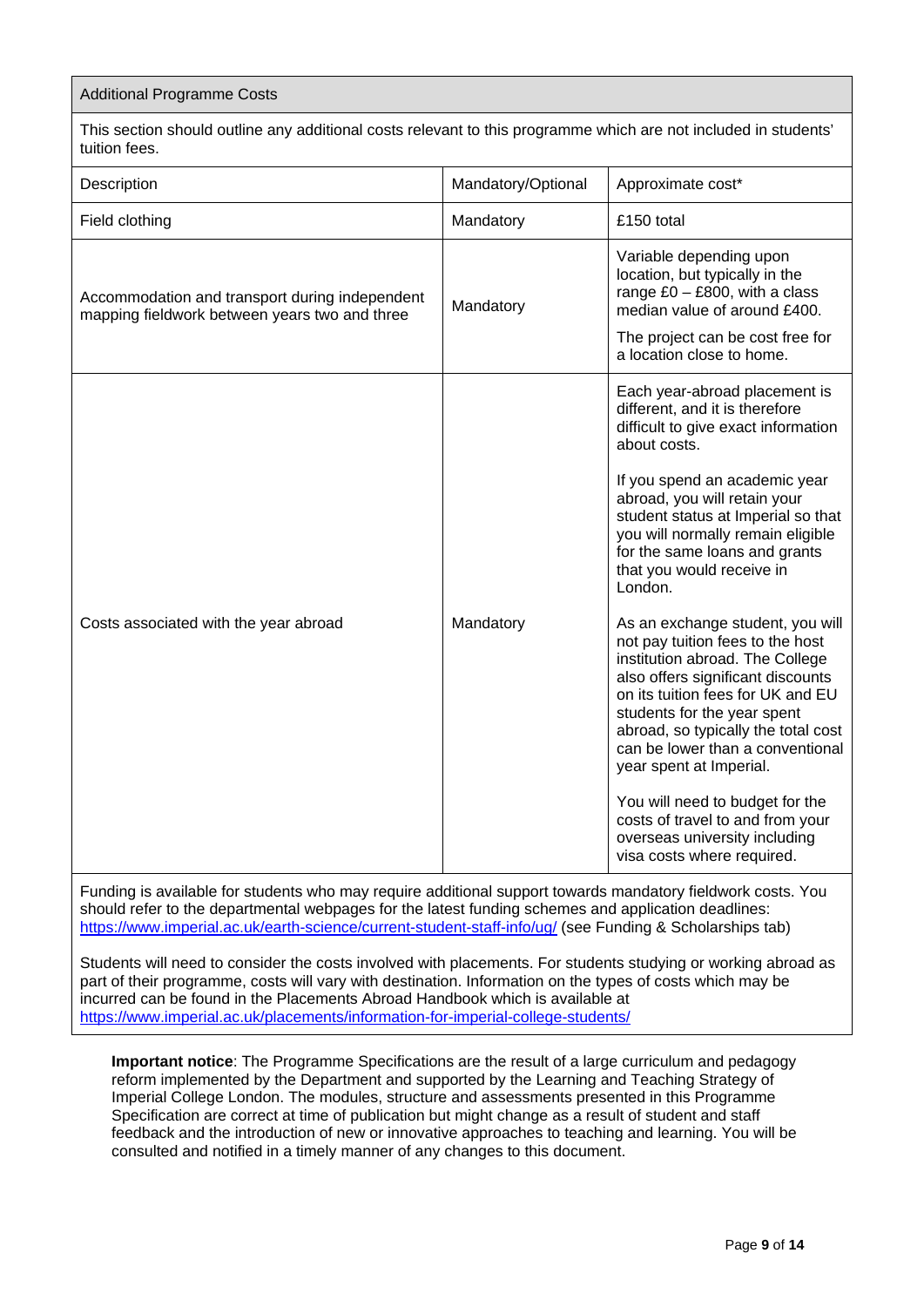## **Programme Structur[e1](#page-9-0)**

## **Year 1 – FHEQ Level 4**

Students study all core and compulsory modules, and one elective module from group A, and one elective module from Group B.

| Code      | <b>Module Title</b>                     | Core<br>Elective | Group | Term                | Credits |
|-----------|-----------------------------------------|------------------|-------|---------------------|---------|
| EART40001 | Dynamic Earth and Planets               | Core             |       | 1 & 2               | 7.5     |
| EART40002 | <b>Stratigraphy and Geomaterials</b>    | Core             |       | 1                   | 7.5     |
| EART40008 | Deforming the Earth                     | Core             |       | 2                   | 5       |
| EART40009 | Life over Deep Time                     | Core             |       | 2                   | 5       |
| EART40010 | Geology in the Field                    | Core             |       | 3                   | 7.5     |
| EART40011 | <b>Physical and Surface Processes</b>   | Core             |       | 2                   | 7.5     |
| EART40012 | <b>Volcanism and Internal Processes</b> | Core             |       | 2                   | 5       |
| EART40003 | <b>Programming for Geoscientists</b>    | Compulsory       |       | 1                   | 5       |
| EART40004 | <b>Mathematics for Geoscientists</b>    | Elective         | A     | 1                   | 5       |
| EART40005 | <b>Maths Methods 1</b>                  | Elective         | A     | 1                   | 5       |
| EART40006 | <b>Chemistry for Geoscientists</b>      | Elective         | B     | 1                   | 5       |
| EART40007 | Low Temperature Geochemistry            | Elective         | B     | 1                   | 5       |
|           |                                         |                  |       | <b>Credit Total</b> | 60      |

## **Year 2 - FHEQ Level 5**

Students study all core and compulsory modules.

| Code      | Module Title                         | Core/<br>Elective | Group | Term  | Credits |
|-----------|--------------------------------------|-------------------|-------|-------|---------|
| EART50001 | Solar System Science                 | Core              |       | 1     | 5       |
| EART50002 | <b>High-temperature Geochemistry</b> | Core              |       | 1     | 5       |
| EART50003 | <b>Maps and Structures</b>           | Core              |       | 1     | 5       |
| EART50004 | <b>Pure and Applied Geophysics</b>   | Core              |       | 1 & 2 | 7.5     |
| EART50005 | Rocks and Structures in the Field    | Core              |       | 3     | 10      |
| EART50017 | Palaeontology and Optical Petrology  | Core              |       | 1 & 2 | 7.5     |
| EART50007 | Igneous and Metamorphic Geology      | Core              |       | 2     | 7.5     |

<span id="page-9-0"></span><sup>1</sup>**Core** modules are those which serve a fundamental role within the curriculum, and for which achievement of the credits for that module is essential for the achievement of the target award. Core modules must therefore be taken and passed in order to achieve that named award. **Compulsory** modules are those which are designated as necessary to be taken as part of the programme syllabus. Compulsory modules can be compensated. **Elective** modules are those which are in the same subject area as the field of study and are offered to students in order to offer an element of choice in the curriculum and from which students are able to select. Elective modules can be compensated.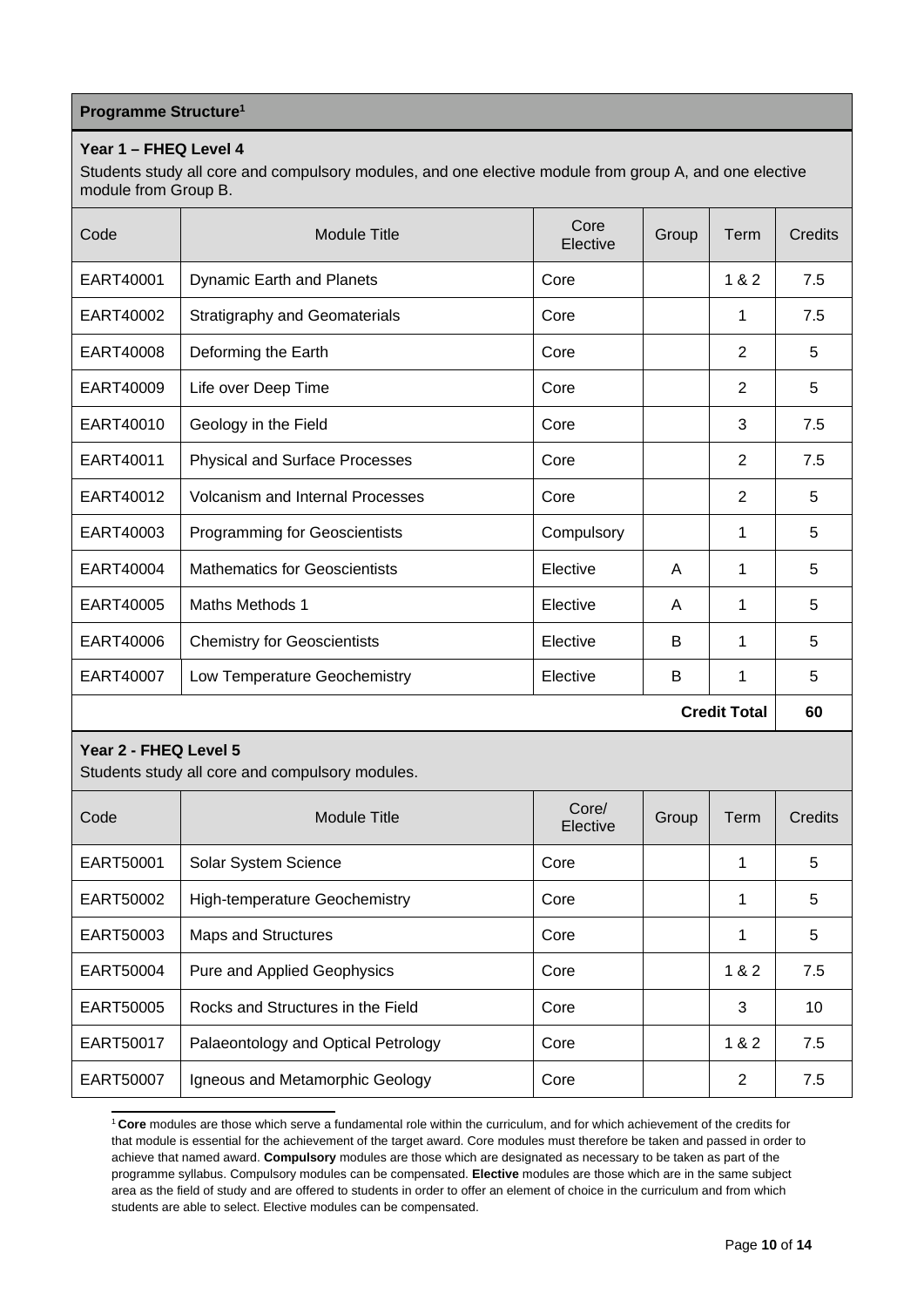| EART50008           | Sediments and Stratigraphy              | Core |  | 1 & 2 | 7.5 |
|---------------------|-----------------------------------------|------|--|-------|-----|
| EART50009           | <b>Remote Sensing Earth and Planets</b> | Core |  | っ     |     |
| <b>Credit Total</b> |                                         |      |  |       | 60  |

# **Year 3 - FHEQ Level 6**

Students may take up to 30-ECTS equivalent at level-7.

Students must have earned 60 ECTS at Level 7 by the end of Year 4.

| Code | Module Title                                                                                            | Core | Level | Term                | Credits |
|------|---------------------------------------------------------------------------------------------------------|------|-------|---------------------|---------|
|      | Year Abroad Placement (normally including an<br>independent project and an equivalent to I-<br>Explore) | Core | 6 & 7 | 1, 2 &              | 60      |
|      |                                                                                                         |      |       | <b>Credit Total</b> | 60      |

# **Year 4 - FHEQ Level 7**

Students study all core modules, plus five modules from group D.

Students may take a maximum of three level-6 modules which may include I-Explore as an elective for credit. Students must have earned 60 ECTS at Level 7 by the end of Year 4.

| Code                | <b>Module Title</b>                      | Core<br>Elective | Group | Term | Level | Credits |
|---------------------|------------------------------------------|------------------|-------|------|-------|---------|
| EART70009           | MSci Independent Project                 | Core             |       |      |       | 30      |
| EART70019           | Field Geology of an Active Mountain Belt | Core             |       | 3    |       | 5       |
| <b>Credit Total</b> |                                          |                  |       |      | 60    |         |

# **Year 4 - FHEQ Level 6/7 – Group D electives**

Different sub-sets of modules are offered each year, with a minimum of 12 elective modules normally available.

| Code      | <b>Module Title</b>                         | Core<br>Elective | Group | Term           | Level | Credits |
|-----------|---------------------------------------------|------------------|-------|----------------|-------|---------|
| EART60008 | Mining Environmental Management<br>Elective |                  | D     | 2              | 6     | 5       |
| EART60009 | Ore Deposits                                | Elective         | D     | 2              | 6     | 5       |
| EART60011 | <b>Environmental Seminars</b>               | Elective         | D     | 2              | 6     | 5       |
| EART60010 | Hydrogeology and Fluid Flow                 | Elective         | D     | 2              | 6     | 5       |
| EART60028 | Tectonics of the Oceans                     | Elective         | D     | 2              | 6     | 5       |
| EART60024 | <b>Planetary Surfaces</b>                   | Elective         | D     | 2              | 6     | 5       |
| EART60014 | Advanced Programming                        | Elective         | D     | $\overline{2}$ | 6     | 5       |
| EART60021 | Gravity, Magnetism and Orbital Dynamics     | Elective*        | D     | 2              | 6     | 5       |
| EART60016 | Geological and Coastal Engineering          | Elective         | D     | $\overline{2}$ | 6     | 5       |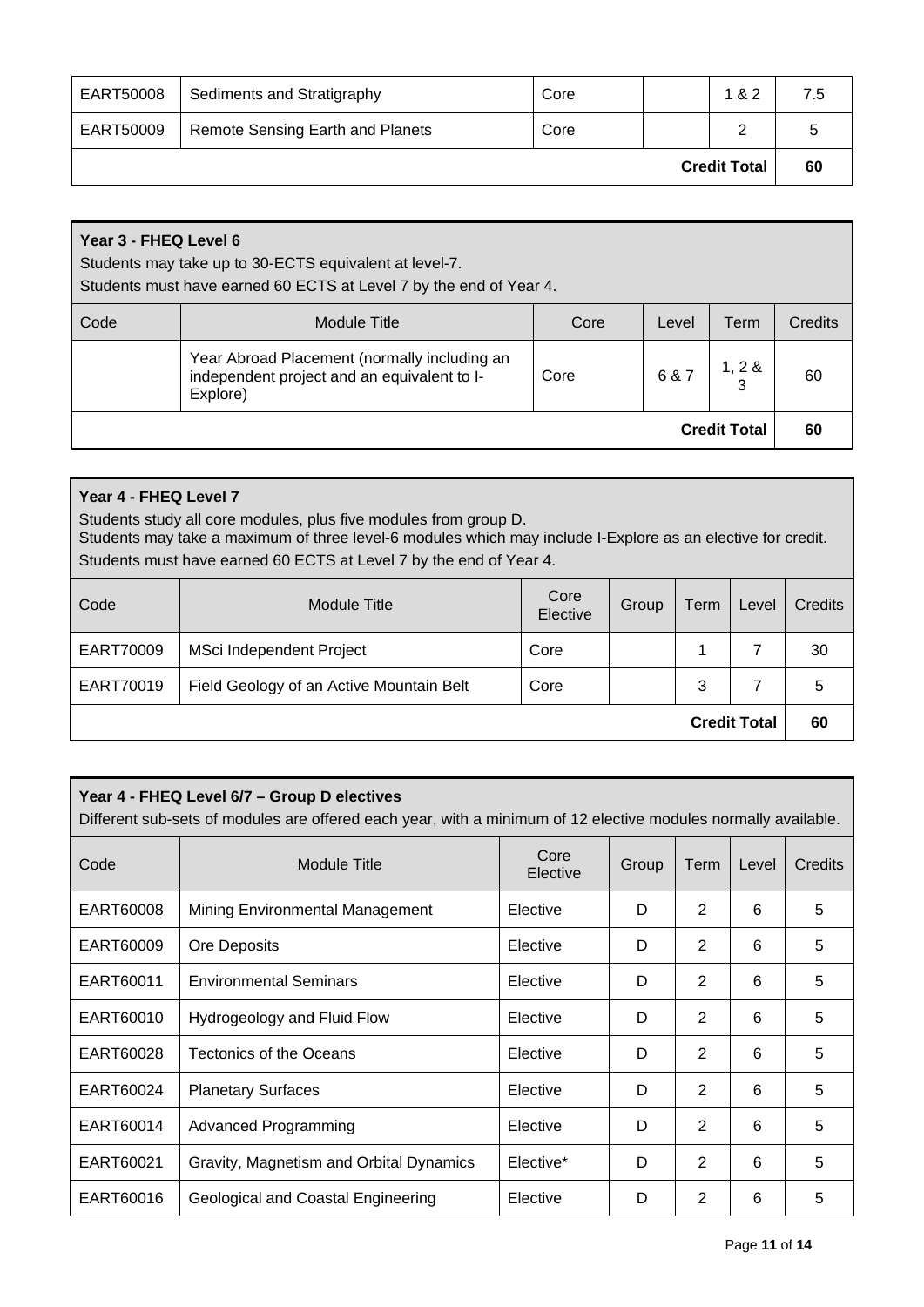| EART60017 | Astrobiology                                           | Elective                               | D | $\overline{2}$                         | 6              | 5 |
|-----------|--------------------------------------------------------|----------------------------------------|---|----------------------------------------|----------------|---|
| EART60018 | Earth Systems                                          | Elective                               | D | $\overline{2}$                         | 6              | 5 |
|           | I-Explore                                              | Compulsory<br>or Elective <sup>+</sup> | D | $\mathbf{1}$<br>&/or<br>$\overline{2}$ | 6              | 5 |
| EART96033 | <b>Advanced Applied Geophysics</b>                     | Elective                               | D | $\overline{2}$                         | 6              | 5 |
| EART70004 | <b>Planetary Chemistry</b>                             | Elective                               | D | $\overline{2}$                         | $\overline{7}$ | 5 |
| EART70155 | <b>Planetary Physics</b>                               | Elective *                             | D | $\overline{2}$                         | $\overline{7}$ | 5 |
| EART70152 | Palaeobiology                                          | Elective                               | D | $\overline{2}$                         | $\overline{7}$ | 5 |
| EART70153 | Palaeoceanography                                      | Elective                               | D | $\overline{2}$                         | $\overline{7}$ | 5 |
| EART70008 | Geohazards                                             | Elective                               | D | $\overline{2}$                         | $\overline{7}$ | 5 |
| EART70048 | Geodynamics                                            | Elective *                             | D | $\overline{2}$                         | $\overline{7}$ | 5 |
| EART70010 | <b>Applied Geomorphology</b>                           | Elective                               | D | $\overline{2}$                         | $\overline{7}$ | 5 |
| EART70049 | <b>Collisions and Craters</b>                          | Elective                               | D | $\overline{2}$                         | $\overline{7}$ | 5 |
| EART70012 | <b>Meteorites</b>                                      | Elective                               | D | $\overline{2}$                         | $\overline{7}$ | 5 |
| EART70013 | Geophysical Inversion                                  | Elective *                             | D | $\overline{2}$                         | $\overline{7}$ | 5 |
| EART70014 | <b>Advanced Exploration Geophysics</b>                 | Elective *                             | D | $\overline{2}$                         | $\overline{7}$ | 5 |
| EART70151 | <b>Geological Reactive Transport</b>                   | Elective                               | D | $\overline{2}$                         | $\overline{7}$ | 5 |
| EART70016 | <b>Minerals Processing</b>                             | Elective                               | D | $\overline{2}$                         | $\overline{7}$ | 5 |
| EART70050 | <b>Magmatic Processes and Products</b>                 | Elective                               | D | $\overline{2}$                         | $\overline{7}$ | 5 |
| EART6XXXX | Data Science and Machine Learning for<br>Geoscientists | Elective                               | D | $\overline{2}$                         | 6              | 5 |
| EART70015 | <b>Advanced Exploration Seismology</b>                 | Elective*                              | D | $\overline{2}$                         | $\overline{7}$ | 5 |

\* These electives may not be suitable for some Geology students and may require additional preparation.

† I-Explore may normally be taken as an elective for credit if an I-Explore equivalent module has been studied during the year abroad; if no such model has been taken, then I-Explore is compulsory in year 4.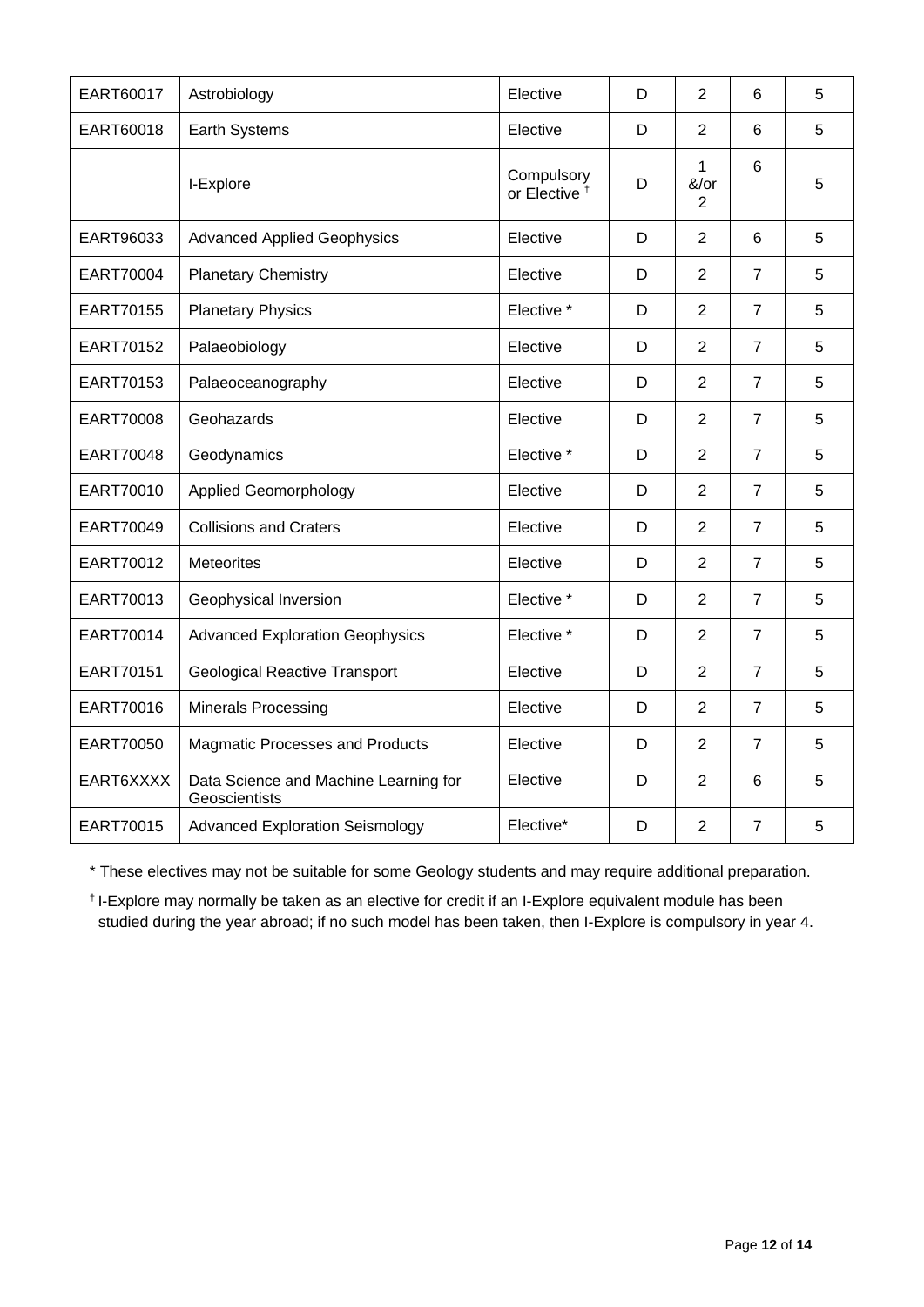Progression and Classification

## **Progression**

- Year One: Candidates must normally achieve an aggregate mark of at least 70.00% for the year, must pass all core modules, and must have earned at least 60 ECTS credits for the year. No more than 5 ECTS may be earned as compensated passes during the year. Candidates who do not meet this requirement but meet the progression requirements for MSci Geology will be transferred onto that degree scheme.
- Year Two: Candidates must achieve an aggregate mark of at least 40.00% for the year, must pass all core modules, and must have earned at least 60 ECTS credits for the year. No more than 5 ECTS may be earned as compensated passes during the year. Candidates must also perform at a high level (normally at least 70%) in term 1 modules in year two, as adjudicated by the examination board or a sub-board designated by the examination board for this purpose. Candidates who do not meet this additional requirement will be transferred onto the MSci Geology degree scheme.
- Year Three: Candidates must achieve an aggregate mark of at least 40.00% for the year, must pass all core modules, must have earned at least 60 ECTS credits for the year, and must have earned at least 45 credits at level 6 or higher. No more than 15 ECTS may be earned as compensated passes during the year.
- Year Four: Candidates must achieve an aggregate mark of at least 50.00% for the year, must pass all core modules, must have earned at least 60 ECTS credits for the year, and must have earned at least 60 credits at level 7. No more than 15 ECTS may be earned as compensated passes during the year.
- The pass mark for modules at levels 4, 5 and 6 is 40.00%, and at level 7 is 50.00%.
- At the discretion of the Board of Examiners, compensated passes may be awarded in non-core modules at levels 4, 5 and 6 that have been awarded 30.00% or higher, and in non-core modules at level 7 that have been awarded 40.00% or higher. Compensated passes are not allowed in core modules. Marks for modules awarded a compensated pass are included in year and programme overall weightedmarks.
- A single compulsory I-Explore co-curricular module must be taken, and subsequently passed or awarded a compensated fail, but will not be included in calculating the aggregate mark for the year. If optional additional co-curricular modules are taken for credit, then their marks will be included in calculating the aggregate mark for the year.
- The marks for both level-6 and level-7 modules are included in calculating aggregate marks in year 3 and in year 4.

The Year Abroad cannot be compensated.

## **Classification**

The marks from modules in each year contribute towards the final degree classification using the weighting:

|         | <b>BSc</b> | MSci   |
|---------|------------|--------|
| Year 1: | 7.50%      | 7.50%  |
| Year 2: | 35.00%     | 20.00% |
| Year 3: | 57.50%     | 36.25% |
| Year 4: |            | 36.25% |

Final degrees are classified as:

| First:        | 70.00% or above for the average weighted module results |
|---------------|---------------------------------------------------------|
| Upper Second: | 60.00% or above for the average weighted module results |
| Lower Second: | 50.00% or above for the average weighted module results |
| Third:        | 40.00% or above for the average weighted module results |

Please find the full Academic Regulations at [https://www.imperial.ac.uk/about/governance/academic](https://www.imperial.ac.uk/about/governance/academic-governance/regulations/)[governance/regulations/. P](https://www.imperial.ac.uk/about/governance/academic-governance/regulations/)lease follow the prompts to find the set of regulations relevant to your programme of study.